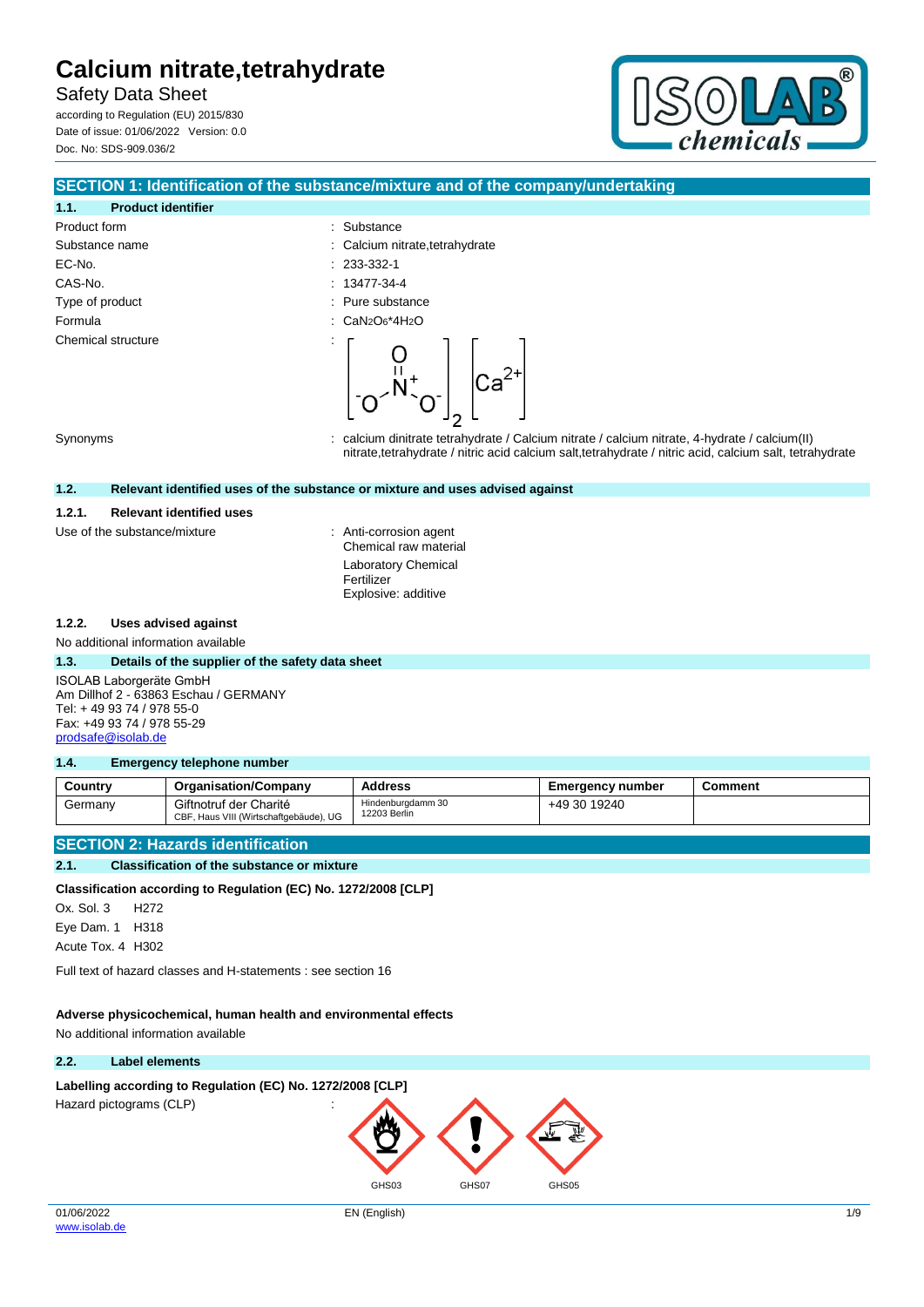## Safety Data Sheet

according to Regulation (EU) 2015/830 Date of issue: 01/06/2022 Version: 0.0 Doc. No: SDS-909.036/2



| Signal word (CLP)              | $:$ Danger                                                                                                                                              |
|--------------------------------|---------------------------------------------------------------------------------------------------------------------------------------------------------|
| Hazard statements (CLP)        | : H272 - May intensify fire; oxidiser<br>H302 - Harmful if swallowed                                                                                    |
|                                | H318 - Causes serious eye damage                                                                                                                        |
| Precautionary statements (CLP) | $\therefore$ P280 - Wear eye protection                                                                                                                 |
|                                | P301 + P312 + P330 - IF SWALLOWED: Call a POISON CENTER/doctor if you feel                                                                              |
|                                | unwell. Rinse mouth.                                                                                                                                    |
|                                | P305 + P351 + P338 - IF IN EYES: Rinse cautiously with water for several minutes. Remove<br>contact lenses, if present and easy to do. Continue rinsing |
|                                | P313: Get medical advice/attention                                                                                                                      |

## **2.3. Other hazards**

## No additional information available

| <b>SECTION 3: Composition/information on ingredients</b> |                                            |     |  |
|----------------------------------------------------------|--------------------------------------------|-----|--|
| 3.1.<br><b>Substances</b>                                |                                            |     |  |
| Name                                                     | <b>Product identifier</b>                  | %   |  |
| Calcium nitrate, tetrahydrate                            | (CAS-No.) 13477-34-4<br>(EC-No.) 233-332-1 | 100 |  |

Full text of H-statements: see section 16

## **3.2. Mixtures**

Not applicable

| <b>SECTION 4: First aid measures</b>                                |                                                                                                                                                                                                                                                                                                                                                                                                                                                                                                                                                                            |
|---------------------------------------------------------------------|----------------------------------------------------------------------------------------------------------------------------------------------------------------------------------------------------------------------------------------------------------------------------------------------------------------------------------------------------------------------------------------------------------------------------------------------------------------------------------------------------------------------------------------------------------------------------|
| 4.1.<br><b>Description of first aid measures</b>                    |                                                                                                                                                                                                                                                                                                                                                                                                                                                                                                                                                                            |
| First-aid measures general                                          | Check the vital functions. Unconscious: maintain adequate airway and respiration. Respiratory<br>arrest: artificial respiration or oxygen. Cardiac arrest: perform resuscitation. Victim conscious<br>with laboured breathing: half-seated. Victim in shock: on his back with legs slightly raised.<br>Vomiting: prevent asphyxia/aspiration pneumonia. Prevent cooling by covering the victim (no<br>warming up). Keep watching the victim. Give psychological aid. Keep the victim calm, avoid<br>physical strain. Depending on the victim's condition: doctor/hospital. |
| First-aid measures after inhalation                                 | Remove the victim into fresh air. Respiratory problems: consult a doctor/medical service.                                                                                                                                                                                                                                                                                                                                                                                                                                                                                  |
| First-aid measures after skin contact                               | Rinse with water. Soap may be used. Take victim to a doctor if irritation persists.                                                                                                                                                                                                                                                                                                                                                                                                                                                                                        |
| First-aid measures after eye contact                                | Rinse immediately with plenty of water. Do not apply neutralizing agents. Take victim to an<br>ophthalmologist if irritation persists.                                                                                                                                                                                                                                                                                                                                                                                                                                     |
| First-aid measures after ingestion                                  | Rinse mouth with water. Immediately after ingestion: give lots of water to drink. Call Poison<br>Information Centre (www.big.be/antigif.htm). Consult a doctor/medical service if you feel unwell.<br>Ingestion of large quantities: immediately to hospital. Doctor: administration of chemical<br>antidote.                                                                                                                                                                                                                                                              |
| 4.2.<br>Most important symptoms and effects, both acute and delayed |                                                                                                                                                                                                                                                                                                                                                                                                                                                                                                                                                                            |
| Symptoms/effects after inhalation                                   | : AFTER INHALATION OF DUST: Dry/sore throat. Coughing. Irritation of the respiratory tract.<br>Irritation of the nasal mucous membranes.                                                                                                                                                                                                                                                                                                                                                                                                                                   |
| Symptoms/effects after skin contact                                 | Red skin. Itching.                                                                                                                                                                                                                                                                                                                                                                                                                                                                                                                                                         |
| Symptoms/effects after eye contact                                  | Redness of the eye tissue. Irritation of the eye tissue.                                                                                                                                                                                                                                                                                                                                                                                                                                                                                                                   |
| Symptoms/effects after ingestion                                    | Nausea. Abdominal pain. AFTER ABSORPTION OF HIGH QUANTITIES: Methemoglobinemia.<br>Blue/grey discolouration of the skin. Feeling of weakness. Dizziness. Respiratory difficulties.                                                                                                                                                                                                                                                                                                                                                                                         |

## **4.3. Indication of any immediate medical attention and special treatment needed**

No additional information available

|                             | <b>SECTION 5: Fire-fighting measures</b>              |                                                                                                                                                |  |
|-----------------------------|-------------------------------------------------------|------------------------------------------------------------------------------------------------------------------------------------------------|--|
| 5.1.                        | <b>Extinguishing media</b>                            |                                                                                                                                                |  |
|                             | Suitable extinguishing media                          | : Water.                                                                                                                                       |  |
|                             | Unsuitable extinguishing media                        | : No unsuitable extinguishing media known.                                                                                                     |  |
| 5.2.                        | Special hazards arising from the substance or mixture |                                                                                                                                                |  |
| Fire hazard                 | ÷.                                                    | DIRECT FIRE HAZARD. Non combustible. INDIRECT FIRE HAZARD. Promotes combustion.<br>Reactions involving a fire hazard: see "Reactivity Hazard". |  |
| <b>Explosion hazard</b>     |                                                       | : INDIRECT EXPLOSION HAZARD. Reactions with explosion hazards: see "Reactivity Hazard".                                                        |  |
| 01/06/2022<br>www.isolab.de |                                                       | EN (English)<br>2/9                                                                                                                            |  |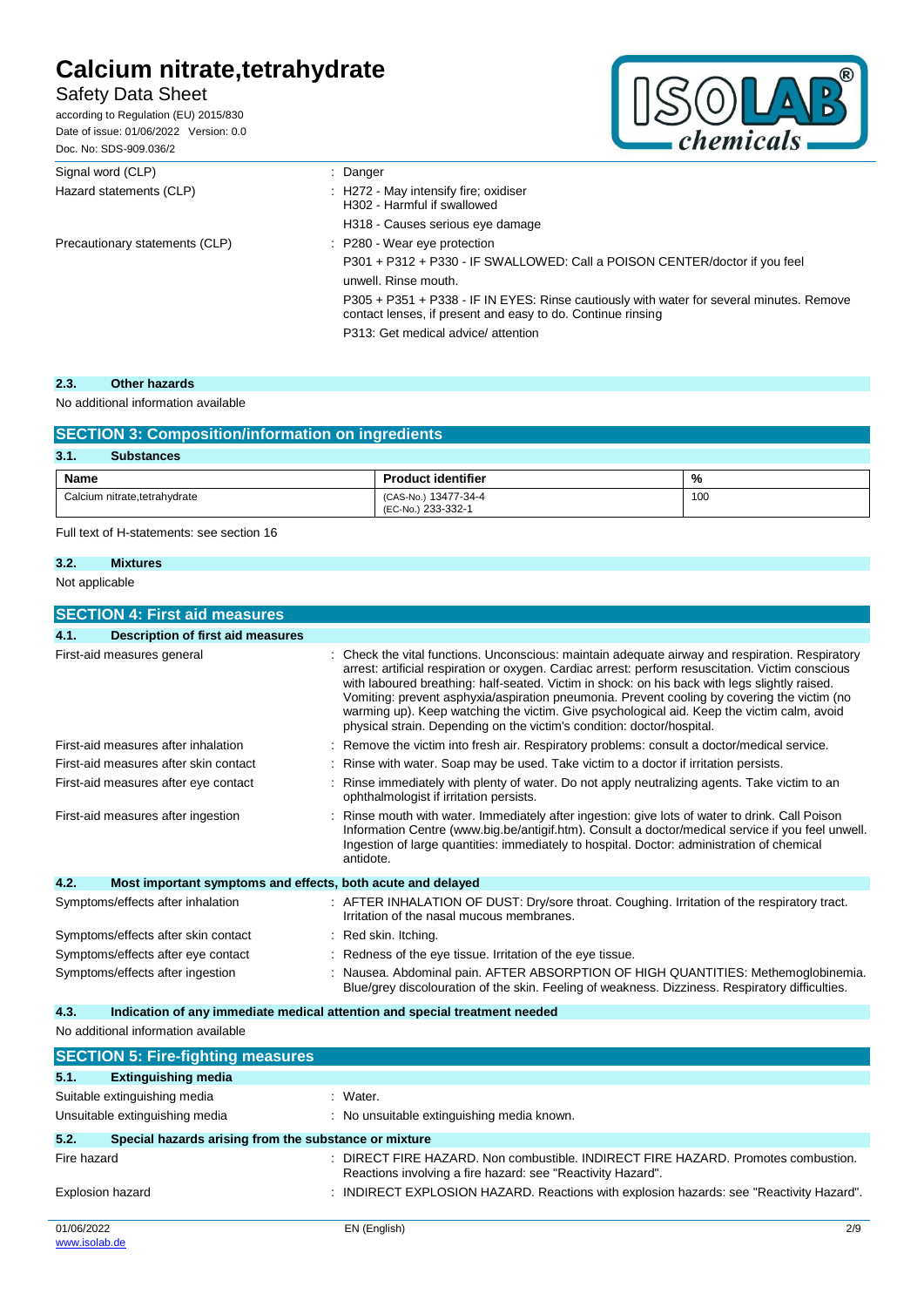## Safety Data Sheet

according to Regulation (EU) 2015/830 Date of issue: 01/06/2022 Version: 0.0 Doc. No: SDS-909.036/2



| 5.3.                      | <b>Advice for firefighters</b>                                      |                                                                                                                                                                                                                                                                                                                                                                                                                                                                                        |
|---------------------------|---------------------------------------------------------------------|----------------------------------------------------------------------------------------------------------------------------------------------------------------------------------------------------------------------------------------------------------------------------------------------------------------------------------------------------------------------------------------------------------------------------------------------------------------------------------------|
|                           | Precautionary measures fire                                         | Exposure to fire/heat: keep upwind. Exposure to fire/heat: consider evacuation. Exposure to<br>fire/heat: have neighbourhood close doors and windows.                                                                                                                                                                                                                                                                                                                                  |
| Firefighting instructions |                                                                     | Cool tanks/drums with water spray/remove them into safety. Do not move the load if exposed to<br>heat. Dilute toxic gases with water spray.                                                                                                                                                                                                                                                                                                                                            |
|                           | Protection during firefighting                                      | : Heat/fire exposure: compressed air/oxygen apparatus.                                                                                                                                                                                                                                                                                                                                                                                                                                 |
|                           | <b>SECTION 6: Accidental release measures</b>                       |                                                                                                                                                                                                                                                                                                                                                                                                                                                                                        |
| 6.1.                      | Personal precautions, protective equipment and emergency procedures |                                                                                                                                                                                                                                                                                                                                                                                                                                                                                        |
| 6.1.1.                    | For non-emergency personnel                                         |                                                                                                                                                                                                                                                                                                                                                                                                                                                                                        |
|                           | Protective equipment                                                | : Gloves. Safety glasses. Protective clothing. Dust cloud production: compressed air/oxygen<br>apparatus. Reactivity hazard: compressed air/oxygen apparatus. Reactivity hazard: gas-tight<br>suit. See "Material-Handling" to select protective clothing.                                                                                                                                                                                                                             |
|                           | Emergency procedures                                                | : Mark the danger area. No naked flames. Keep containers closed. Wash contaminated clothes.<br>In case of hazardous reactions: keep upwind. In case of reactivity hazard: consider evacuation.                                                                                                                                                                                                                                                                                         |
| 6.1.2.                    | For emergency responders<br>No additional information available     |                                                                                                                                                                                                                                                                                                                                                                                                                                                                                        |
| 6.2.                      | <b>Environmental precautions</b>                                    |                                                                                                                                                                                                                                                                                                                                                                                                                                                                                        |
|                           | Prevent spreading in sewers.                                        |                                                                                                                                                                                                                                                                                                                                                                                                                                                                                        |
| 6.3.                      | Methods and material for containment and cleaning up                |                                                                                                                                                                                                                                                                                                                                                                                                                                                                                        |
| For containment           |                                                                     | : Contain released substance, pump into suitable containers. Consult "Material-handling" to<br>select material of containers. Plug the leak, cut off the supply. Dam up the solid spill. If reacting:<br>dilute toxic gas/vapour with water spray. Take account of toxic/corrosive precipitation water.                                                                                                                                                                                |
|                           | Methods for cleaning up                                             | Cover spill with non combustible material, e.g.: sand/earth or powdered limestone. Scoop solid<br>spill into closing containers or bags. See "Material-handling" for suitable container materials.<br>Carefully collect the spill/leftovers. Spill must not return in its original container. Clean<br>contaminated surfaces with an excess of water. Wash clothing and equipment after handling.                                                                                      |
| 6.4.                      | <b>Reference to other sections</b>                                  |                                                                                                                                                                                                                                                                                                                                                                                                                                                                                        |
|                           | No additional information available                                 |                                                                                                                                                                                                                                                                                                                                                                                                                                                                                        |
|                           | <b>SECTION 7: Handling and storage</b>                              |                                                                                                                                                                                                                                                                                                                                                                                                                                                                                        |
| 7.1.                      | <b>Precautions for safe handling</b>                                |                                                                                                                                                                                                                                                                                                                                                                                                                                                                                        |
|                           | Precautions for safe handling                                       | Comply with the legal requirements. Remove contaminated clothing immediately. Clean<br>contaminated clothing. Keep the substance free from contamination. Thoroughly clean/dry the<br>installation before use. Do not discharge the waste into the drain. Avoid raising dust. Keep<br>away from naked flames/heat. Observe normal hygiene standards. Keep container tightly<br>closed. Carry operations in the open/under local exhaust/ventilation or with respiratory<br>protection. |
| 7.2.                      | Conditions for safe storage, including any incompatibilities        |                                                                                                                                                                                                                                                                                                                                                                                                                                                                                        |
|                           | Storage temperature                                                 | : $< 30 °C$                                                                                                                                                                                                                                                                                                                                                                                                                                                                            |
|                           | Heat and ignition sources                                           | : KEEP SUBSTANCE AWAY FROM: heat sources.                                                                                                                                                                                                                                                                                                                                                                                                                                              |
|                           | Information on mixed storage                                        | : KEEP SUBSTANCE AWAY FROM: combustible materials. reducing agents. (strong) acids.<br>(strong) bases. organic materials. water/moisture.                                                                                                                                                                                                                                                                                                                                              |
| Storage area              |                                                                     | Store in a cool area. Keep out of direct sunlight. Store in a dry area. Keep only in the original<br>container. Meet the legal requirements.                                                                                                                                                                                                                                                                                                                                           |
|                           | Special rules on packaging                                          | : SPECIAL REQUIREMENTS: closing. watertight. dry. clean. correctly labelled. meet the legal<br>requirements. Secure fragile packagings in solid containers.                                                                                                                                                                                                                                                                                                                            |
|                           | Packaging materials                                                 | SUITABLE MATERIAL: synthetic material. MATERIAL TO AVOID: paper. cardboard. wood.                                                                                                                                                                                                                                                                                                                                                                                                      |
| 7.3.                      | Specific end use(s)                                                 |                                                                                                                                                                                                                                                                                                                                                                                                                                                                                        |
|                           | No additional information available                                 |                                                                                                                                                                                                                                                                                                                                                                                                                                                                                        |
|                           | <b>SECTION 8: Exposure controls/personal protection</b>             |                                                                                                                                                                                                                                                                                                                                                                                                                                                                                        |
| 8.1.                      | <b>Control parameters</b>                                           |                                                                                                                                                                                                                                                                                                                                                                                                                                                                                        |
|                           | No additional information available                                 |                                                                                                                                                                                                                                                                                                                                                                                                                                                                                        |
|                           |                                                                     |                                                                                                                                                                                                                                                                                                                                                                                                                                                                                        |

**8.2. Exposure controls**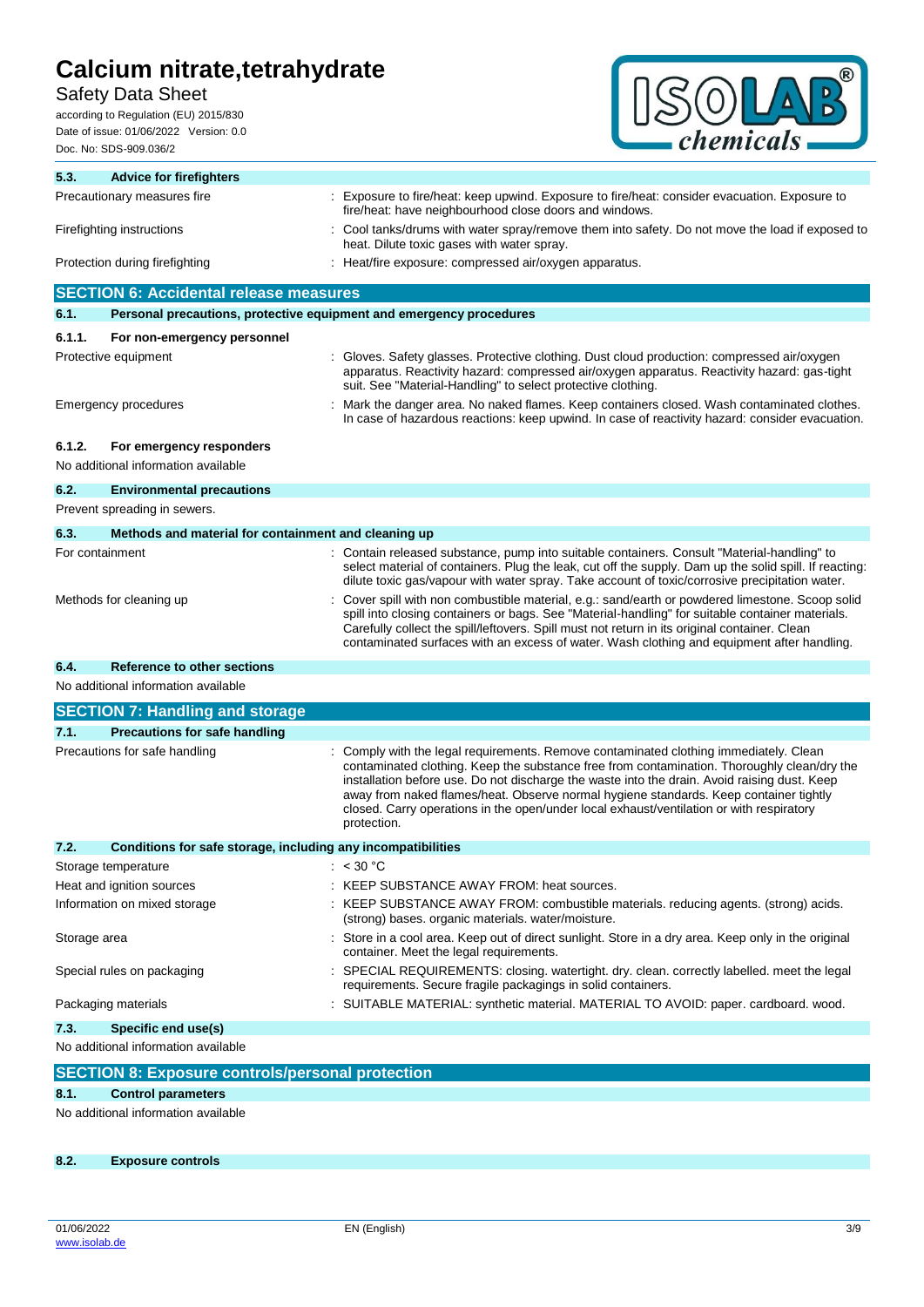## Safety Data Sheet

according to Regulation (EU) 2015/830 Date of issue: 01/06/2022 Version: 0.0 Doc. No: SDS-909.036/2

## **Materials for protective clothing:**

GIVE GOOD RESISTANCE: butyl rubber. PVC

#### **Hand protection:**

Gloves

**Eye protection:**

Safety glasses. In case of dust production: protective goggles

**Skin and body protection:**

### **Respiratory protection:**

| Protective clothing                                           |                                                                                      |  |
|---------------------------------------------------------------|--------------------------------------------------------------------------------------|--|
| <b>Respiratory protection:</b>                                |                                                                                      |  |
| Dust production: dust mask with filter type P2                |                                                                                      |  |
| <b>SECTION 9: Physical and chemical properties</b>            |                                                                                      |  |
| 9.1.<br>Information on basic physical and chemical properties |                                                                                      |  |
| Physical state                                                | Solid                                                                                |  |
| Appearance                                                    | Crystalline solid.                                                                   |  |
| Molecular mass                                                | : 236.15 g/mol                                                                       |  |
| Colour                                                        | Colourless to white.                                                                 |  |
| Odour                                                         | Odourless.                                                                           |  |
| Odour threshold                                               | No data available                                                                    |  |
| рH                                                            | : 5.0 - 7.0 (50 g/l, H <sub>2</sub> O, 25 °C)                                        |  |
| pH solution                                                   | :5%                                                                                  |  |
| Relative evaporation rate (butylacetate=1)                    | No data available                                                                    |  |
| Melting point                                                 | : 45 $^{\circ}$ C                                                                    |  |
| Freezing point                                                | No data available                                                                    |  |
| Boiling point                                                 | : Not applicable                                                                     |  |
| Flash point                                                   | Not applicable                                                                       |  |
| Auto-ignition temperature                                     | No data available                                                                    |  |
| Decomposition temperature                                     | : 42 $^{\circ}$ C                                                                    |  |
| Flammability (solid, gas)                                     | No data available                                                                    |  |
| Vapour pressure                                               | No data available                                                                    |  |
| Relative vapour density at 20 °C                              | No data available                                                                    |  |
| Relative density                                              | : 1.8                                                                                |  |
| Density                                                       | : 1.82 g/cm <sup>3</sup> (20 °C)                                                     |  |
| Solubility                                                    | Soluble in water. Soluble in ethanol. Soluble in acetone.<br>Water: 2710 g/l (40 °C) |  |
| Log Pow                                                       | No data available                                                                    |  |
| Viscosity, kinematic                                          | No data available                                                                    |  |
| Viscosity, dynamic                                            | No data available                                                                    |  |
| <b>Explosive properties</b>                                   | No data available                                                                    |  |
| Oxidising properties                                          | May intensify fire; oxidiser.                                                        |  |
| <b>Explosive limits</b>                                       | No data available                                                                    |  |

## **9.2. Other information** VOC content : Not applicable

Other properties in the contract of the contract of the contract of the contract of the contract of the contract of the contract of the contract of the contract of the contract of the contract of the contract of the contra

## **SECTION 10: Stability and reactivity**

## **10.1. Reactivity**

Decomposes on exposure to temperature rise: release of toxic and corrosive gases/vapours (nitrous vapours) and oxidation resulting in increased fire or explosion risk. Reacts with combustible materials: risk of spontaneous ignition. Violent to explosive reaction with many compounds e.g.: with organic material, with (strong) reducers and with (some) bases. Reacts violently with (some) acids: release of toxic and corrosive gases/vapours (nitrous vapours).

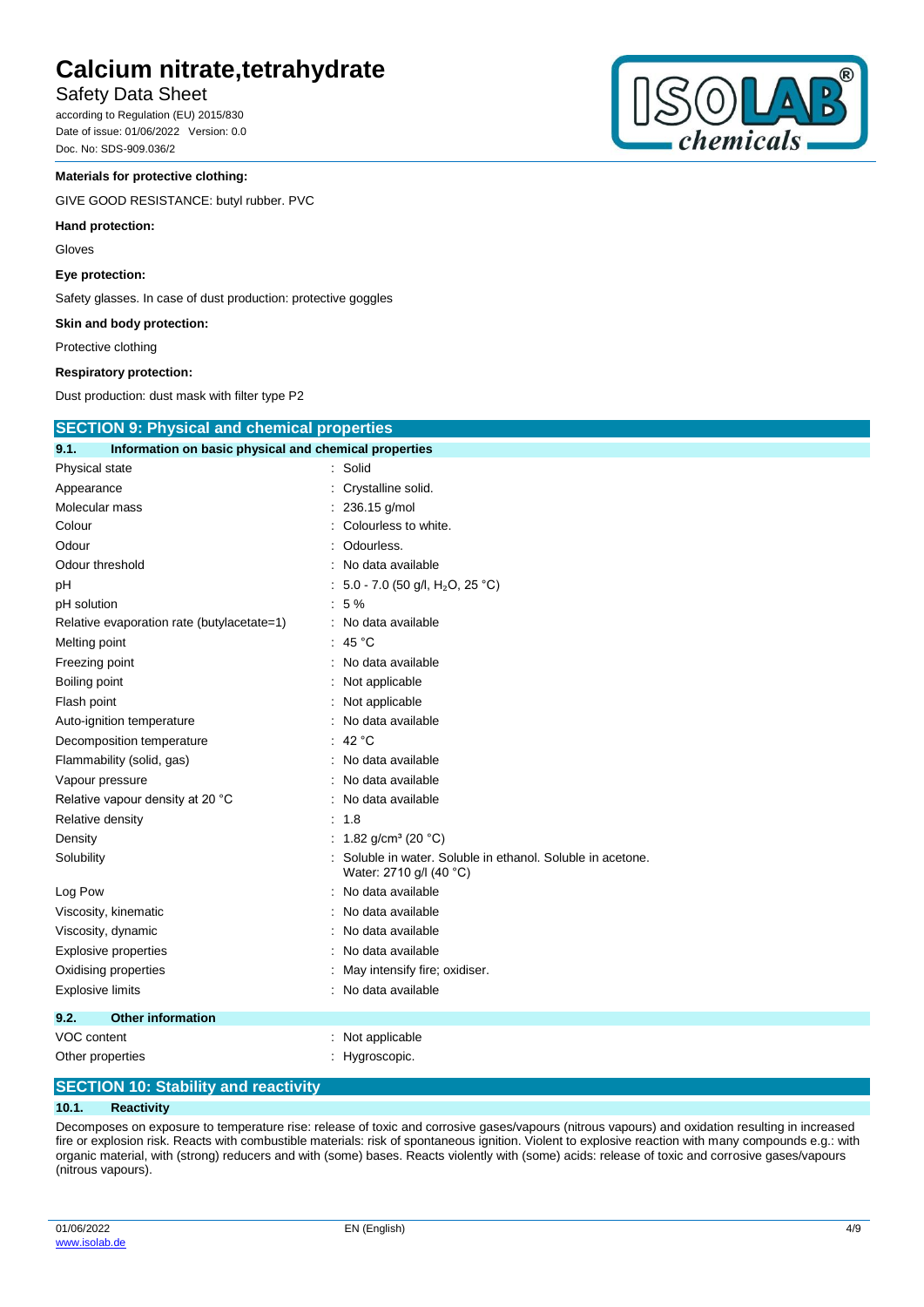## Safety Data Sheet

according to Regulation (EU) 2015/830 Date of issue: 01/06/2022 Version: 0.0 Doc. No: SDS-909.036/2



| 10.2.        | <b>Chemical stability</b>           |
|--------------|-------------------------------------|
| Hygroscopic. |                                     |
| 10.3.        | Possibility of hazardous reactions  |
|              | No additional information available |
| 10.4.        | <b>Conditions to avoid</b>          |
|              | No additional information available |
| 10.5.        | Incompatible materials              |
|              | No additional information available |
| 10.6.        | Hazardous decomposition products    |

No additional information available

| <b>SECTION 11: Toxicological information</b>  |                                  |  |
|-----------------------------------------------|----------------------------------|--|
| Information on toxicological effects<br>11.1. |                                  |  |
| Acute toxicity                                | : Not classified                 |  |
| Calcium nitrate, tetrahydrate (13477-34-4)    |                                  |  |
| LD50 oral rat                                 | 300-2000 mg/kg                   |  |
| Skin corrosion/irritation                     | : Not classified                 |  |
|                                               | pH: 4.5 - 7.0 (5 %)              |  |
| Serious eye damage/irritation                 | : Causes serious eye irritation. |  |
|                                               | pH: 4.5 - 7.0 (5 %)              |  |
| Respiratory or skin sensitisation             | : Not classified                 |  |
| Germ cell mutagenicity                        | : Not classified                 |  |
| Carcinogenicity                               | : Not classified                 |  |
| Reproductive toxicity                         | : Not classified                 |  |
| STOT-single exposure                          | : Not classified                 |  |
| STOT-repeated exposure                        | : Not classified                 |  |
| Aspiration hazard                             | Not classified                   |  |
|                                               |                                  |  |

| <b>SECTION 12: Ecological information</b>  |                                                                                                                                                                                                                                                                                                                                                                         |
|--------------------------------------------|-------------------------------------------------------------------------------------------------------------------------------------------------------------------------------------------------------------------------------------------------------------------------------------------------------------------------------------------------------------------------|
| 12.1.<br><b>Toxicity</b>                   |                                                                                                                                                                                                                                                                                                                                                                         |
| Ecology - air                              | : Not classified as dangerous for the ozone layer (Regulation (EC) No 1005/2009). TA-Luft<br>Klasse 5.2.1.                                                                                                                                                                                                                                                              |
| Ecology - water                            | Mild water pollutant (surface water). Ground water pollutant. For Flanders: maximum<br>concentration in drinking water: 270 mg/l (calcium) (M.B. 28/1/2003). Maximum concentration in<br>drinking water: 50 mg/l (nitrate) (Directive 98/83/EC). Not harmful to fishes (LC50(96h) >1000<br>mg/l). May cause eutrophication. Insufficient data available on ecotoxicity. |
| Calcium nitrate, tetrahydrate (13477-34-4) |                                                                                                                                                                                                                                                                                                                                                                         |

| LC50 fish 2  | 10000 mg/l (LC50; 96 h) |
|--------------|-------------------------|
| EC50 Daphnia | 2355 mg/l (LC50; 120 h) |
|              |                         |

| 12.2.<br><b>Persistence and degradability</b> |                            |
|-----------------------------------------------|----------------------------|
| Calcium nitrate, tetrahydrate (13477-34-4)    |                            |
| Persistence and degradability                 | Biodegradable in the soil. |
| Biochemical oxygen demand (BOD)               | Not applicable             |
| Chemical oxygen demand (COD)                  | Not applicable             |
| ThOD                                          | Not applicable             |
| 12.3.<br><b>Bioaccumulative potential</b>     |                            |
| Calcium nitrate, tetrahydrate (13477-34-4)    |                            |
| Bioaccumulative potential                     | Not bioaccumulative.       |
| <b>Mobility in soil</b><br>12.4.              |                            |
| No additional information available           |                            |

No additional information available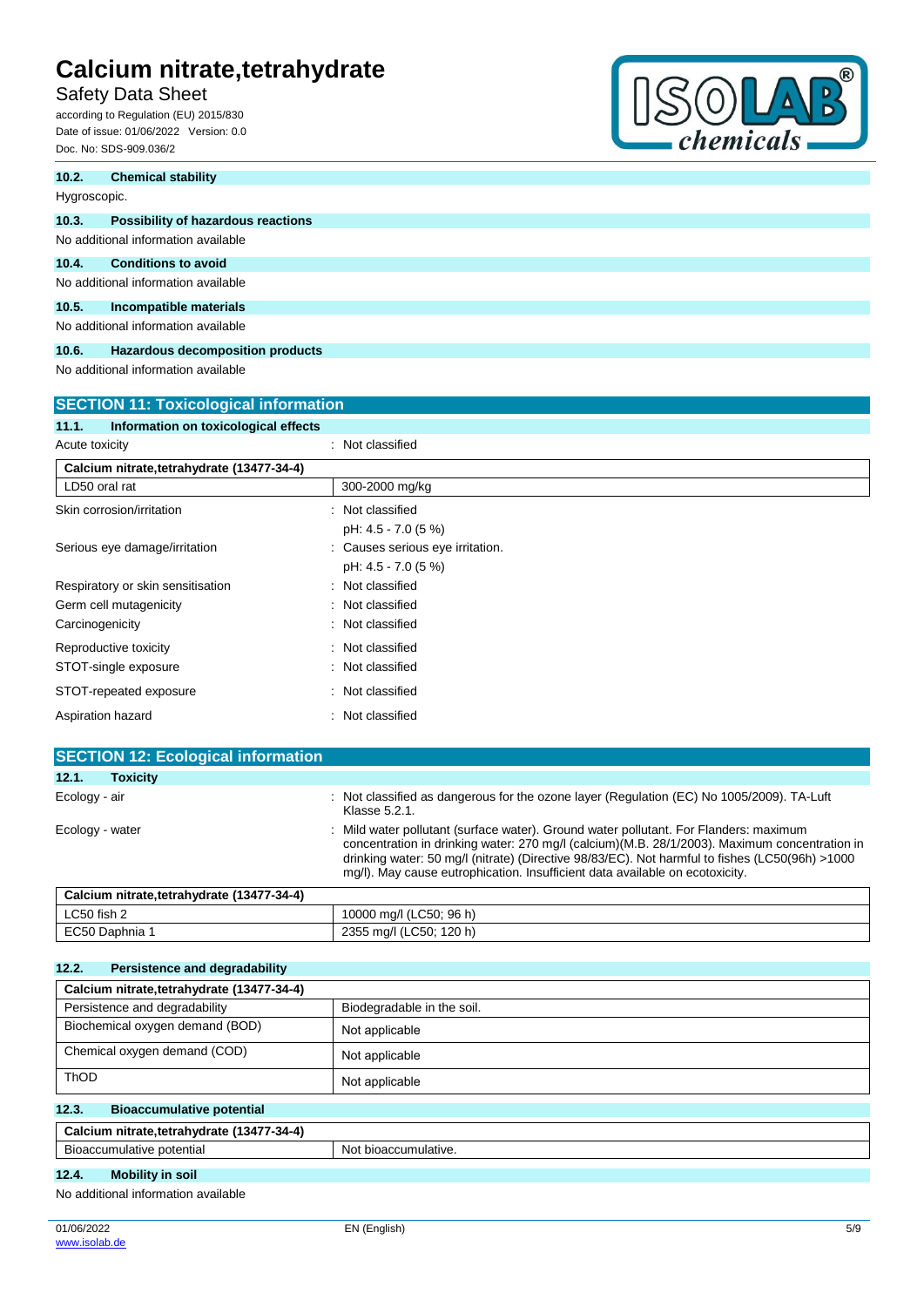## Safety Data Sheet

according to Regulation (EU) 2015/830 Date of issue: 01/06/2022 Version: 0.0 Doc. No: SDS-909.036/2



## **12.5. Results of PBT and vPvB assessment**

## No additional information available

## **12.6. Other adverse effects**

## No additional information available **SECTION 13: Disposal considerations 13.1. Waste treatment methods** Product/Packaging disposal recommendations : Remove waste in accordance with local and/or national regulations. Hazardous waste shall not be mixed together with other waste. Different types of hazardous waste shall not be mixed together if this may entail a risk of pollution or create problems for the further management of the waste. Hazardous waste shall be managed responsibly. All entities that store, transport or handle hazardous waste shall take the necessary measures to prevent risks of pollution or damage to people or animals. Precipitate/make insoluble. Remove to an authorized dump (Class I). Do not discharge into surface water. Additional information **information** : Hazardous waste according to Directive 2008/98/EC. European List of Waste (LoW) code : 06 10 02\* - wastes containing dangerous substances

## **SECTION 14: Transport information**

In accordance with ADR / RID / IMDG / IATA / ADN

| iii accoluatice with ADIV / IND / IIVIDO / IATA / ADIV |                                                               |                                         |                                       |                                       |  |
|--------------------------------------------------------|---------------------------------------------------------------|-----------------------------------------|---------------------------------------|---------------------------------------|--|
| <b>ADR</b>                                             | <b>IMDG</b>                                                   | <b>IATA</b>                             | <b>ADN</b>                            | <b>RID</b>                            |  |
| 14.1.<br><b>UN number</b>                              |                                                               |                                         |                                       |                                       |  |
| 1454                                                   | 1454                                                          | 1454                                    | 1454                                  | 1454                                  |  |
| 14.2.<br>UN proper shipping name                       |                                                               |                                         |                                       |                                       |  |
| <b>CALCIUM NITRATE</b>                                 | <b>CALCIUM NITRATE</b>                                        | Calcium nitrate                         | <b>CALCIUM NITRATE</b>                | <b>CALCIUM NITRATE</b>                |  |
| <b>Transport document description</b>                  |                                                               |                                         |                                       |                                       |  |
| UN 1454 CALCIUM<br>NITRATE, $5.1$ , III, $(E)$         | UN 1454 CALCIUM<br>NITRATE, 5.1, III                          | UN 1454 Calcium nitrate,<br>$5.1$ , III | UN 1454 CALCIUM<br>NITRATE, 5.1, III  | UN 1454 CALCIUM<br>NITRATE, 5.1, III  |  |
| 14.3.<br>Transport hazard class(es)                    |                                                               |                                         |                                       |                                       |  |
| 5.1                                                    | 5.1                                                           | 5.1                                     | 5.1                                   | 5.1                                   |  |
| ₫                                                      | 5.1                                                           | 5.1                                     | 0<br>5.1                              | Ö                                     |  |
| 14.4.<br>Packing group                                 |                                                               |                                         |                                       |                                       |  |
| Ш                                                      | Ш                                                             | $\mathbf{III}$                          | Ш                                     | Ш                                     |  |
| <b>Environmental hazards</b><br>14.5.                  |                                                               |                                         |                                       |                                       |  |
| Dangerous for the<br>environment : No                  | Dangerous for the<br>environment : No<br>Marine pollutant: No | Dangerous for the<br>environment : No   | Dangerous for the<br>environment : No | Dangerous for the<br>environment : No |  |
| No supplementary information available                 |                                                               |                                         |                                       |                                       |  |

## **14.6. Special precautions for user**

| - Overland transport                                         |                           |
|--------------------------------------------------------------|---------------------------|
| Classification code (ADR)                                    | : O2                      |
| Special provisions (ADR)                                     | : 208                     |
| Limited quantities (ADR)                                     | : 5kg                     |
| Excepted quantities (ADR)                                    | : E1                      |
| Packing instructions (ADR)                                   | : P002, IBC08, LP02, R001 |
| Mixed packing provisions (ADR)                               | : MP10                    |
| Portable tank and bulk container instructions<br>(ADR)       | : T1, BK1, BK2            |
| Portable tank and bulk container special<br>provisions (ADR) | $\pm$ TP33                |
| Tank code (ADR)                                              | : SGAV                    |
| Tank special provisions (ADR)                                | : TU3                     |
| Vehicle for tank carriage                                    | : AT                      |
| Transport category (ADR)                                     | : 3                       |
| Special provisions for carriage - Bulk (ADR)                 | : VC1, VC2, AP6, AP7      |
|                                                              |                           |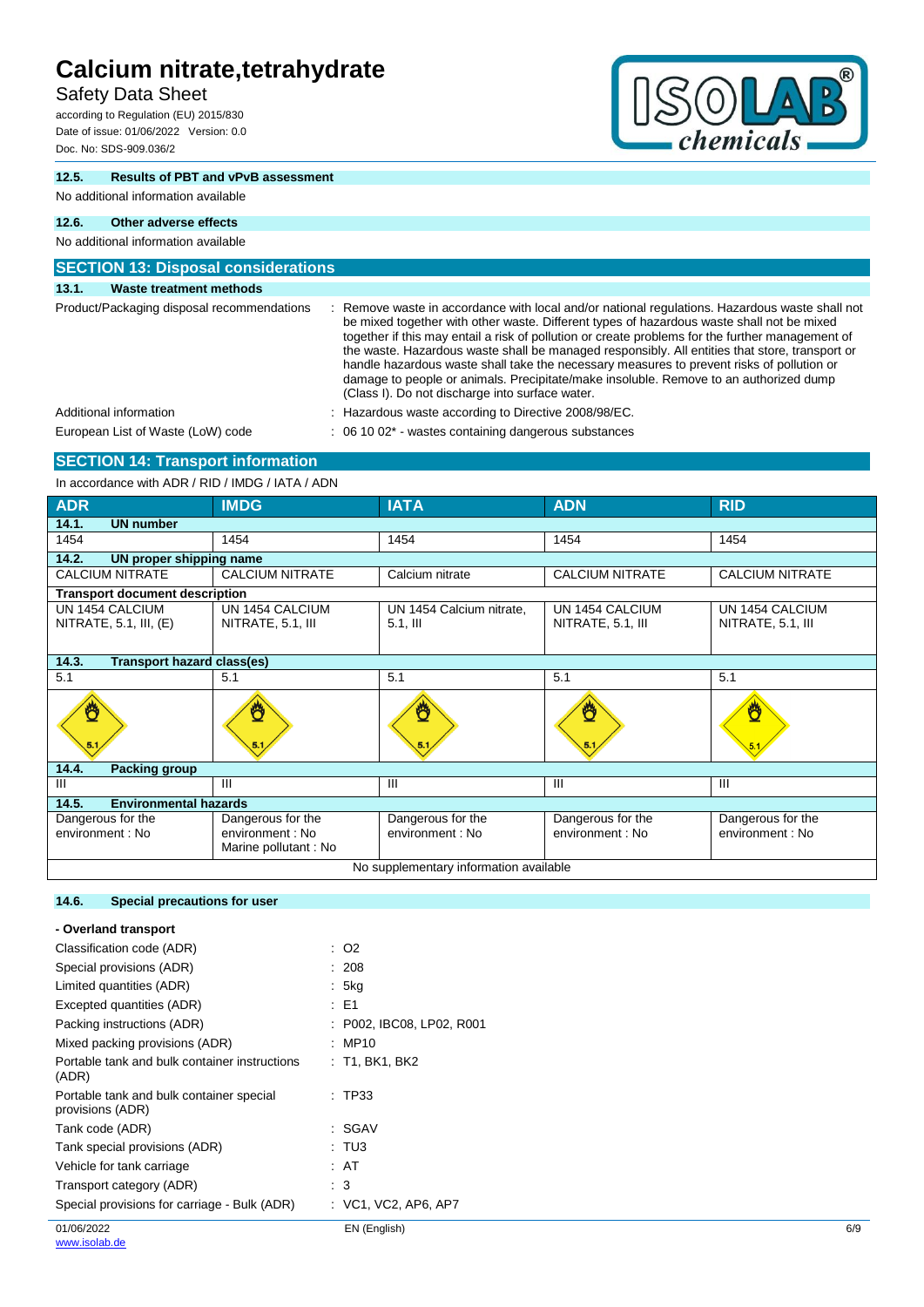## Safety Data Sheet

according to Regulation (EU) 2015/830 Date of issue: 01/06/2022 Version: 0.0 Doc. No: SDS-909.036/2



| Special provisions for carriage - Loading,<br>unloading and handling (ADR) | $\therefore$ CV24                                                                                                                                    |
|----------------------------------------------------------------------------|------------------------------------------------------------------------------------------------------------------------------------------------------|
| Hazard identification number (Kemler No.)                                  | :50                                                                                                                                                  |
| Orange plates                                                              | 50<br>1454                                                                                                                                           |
|                                                                            |                                                                                                                                                      |
| Tunnel restriction code (ADR)<br>EAC code                                  | E<br>÷.<br>: 1Z                                                                                                                                      |
| - Transport by sea                                                         |                                                                                                                                                      |
| Transport regulations (IMDG)                                               | : Subject                                                                                                                                            |
| Special provisions (IMDG)                                                  | : 208, 967                                                                                                                                           |
| Limited quantities (IMDG)                                                  | : 5 kg                                                                                                                                               |
| Excepted quantities (IMDG)                                                 | $\therefore$ E1                                                                                                                                      |
| Packing instructions (IMDG)                                                | : P002, LP02                                                                                                                                         |
| IBC packing instructions (IMDG)                                            | : IBC08                                                                                                                                              |
| IBC special provisions (IMDG)                                              | $\cdot$ B <sub>3</sub>                                                                                                                               |
| Tank instructions (IMDG)                                                   | $:$ T1, BK2, BK3                                                                                                                                     |
| Tank special provisions (IMDG)                                             | : TP33                                                                                                                                               |
| EmS-No. (Fire)                                                             | $F-A$                                                                                                                                                |
| EmS-No. (Spillage)                                                         | $: S-Q$                                                                                                                                              |
| Stowage category (IMDG)                                                    | : A                                                                                                                                                  |
| Stowage and handling (IMDG)                                                | : SW23                                                                                                                                               |
| Properties and observations (IMDG)                                         | : White deliquescent solid, soluble in water. Mixtures with combustible material are readily<br>ignited and may burn fiercely. Harmful if swallowed. |
| MFAG-No                                                                    | : 140                                                                                                                                                |
| - Air transport                                                            |                                                                                                                                                      |
| Transport regulations (IATA)                                               | : Subject to the provisions                                                                                                                          |
| PCA Excepted quantities (IATA)                                             | $\therefore$ E1                                                                                                                                      |
| PCA Limited quantities (IATA)                                              | : Y546                                                                                                                                               |
| PCA limited quantity max net quantity (IATA)                               | : 10kg                                                                                                                                               |
| PCA packing instructions (IATA)                                            | : 559                                                                                                                                                |
| PCA max net quantity (IATA)                                                | 25kg                                                                                                                                                 |
| CAO packing instructions (IATA)                                            | 563                                                                                                                                                  |
| CAO max net quantity (IATA)                                                | 100kg                                                                                                                                                |
| Special provisions (IATA)                                                  | : A83                                                                                                                                                |
| ERG code (IATA)                                                            | : 5L                                                                                                                                                 |
| - Inland waterway transport                                                |                                                                                                                                                      |
| Classification code (ADN)                                                  | $\therefore$ O2                                                                                                                                      |
| Special provisions (ADN)                                                   | : 208                                                                                                                                                |
| Limited quantities (ADN)                                                   | $: 5$ kg                                                                                                                                             |
| Excepted quantities (ADN)                                                  | : E1                                                                                                                                                 |
| Carriage permitted (ADN)                                                   | $\therefore$ B                                                                                                                                       |
| Equipment required (ADN)                                                   | : PP                                                                                                                                                 |
| Provisions prior to loading (ADN)                                          | $\therefore$ LO04                                                                                                                                    |
| Provisions for carriage in bulk (ADN)                                      | : CO02                                                                                                                                               |
| Number of blue cones/lights (ADN)                                          | $\therefore$ 0                                                                                                                                       |
| - Rail transport                                                           |                                                                                                                                                      |
| Transport regulations (RID)                                                | : Subject                                                                                                                                            |
| Classification code (RID)                                                  | $\therefore$ O2                                                                                                                                      |
| Special provisions (RID)                                                   | 208                                                                                                                                                  |
| Limited quantities (RID)                                                   | 5kg                                                                                                                                                  |
| Excepted quantities (RID)                                                  | $E = 1$                                                                                                                                              |
| Packing instructions (RID)                                                 | P002, IBC08, LP02, R001                                                                                                                              |
|                                                                            |                                                                                                                                                      |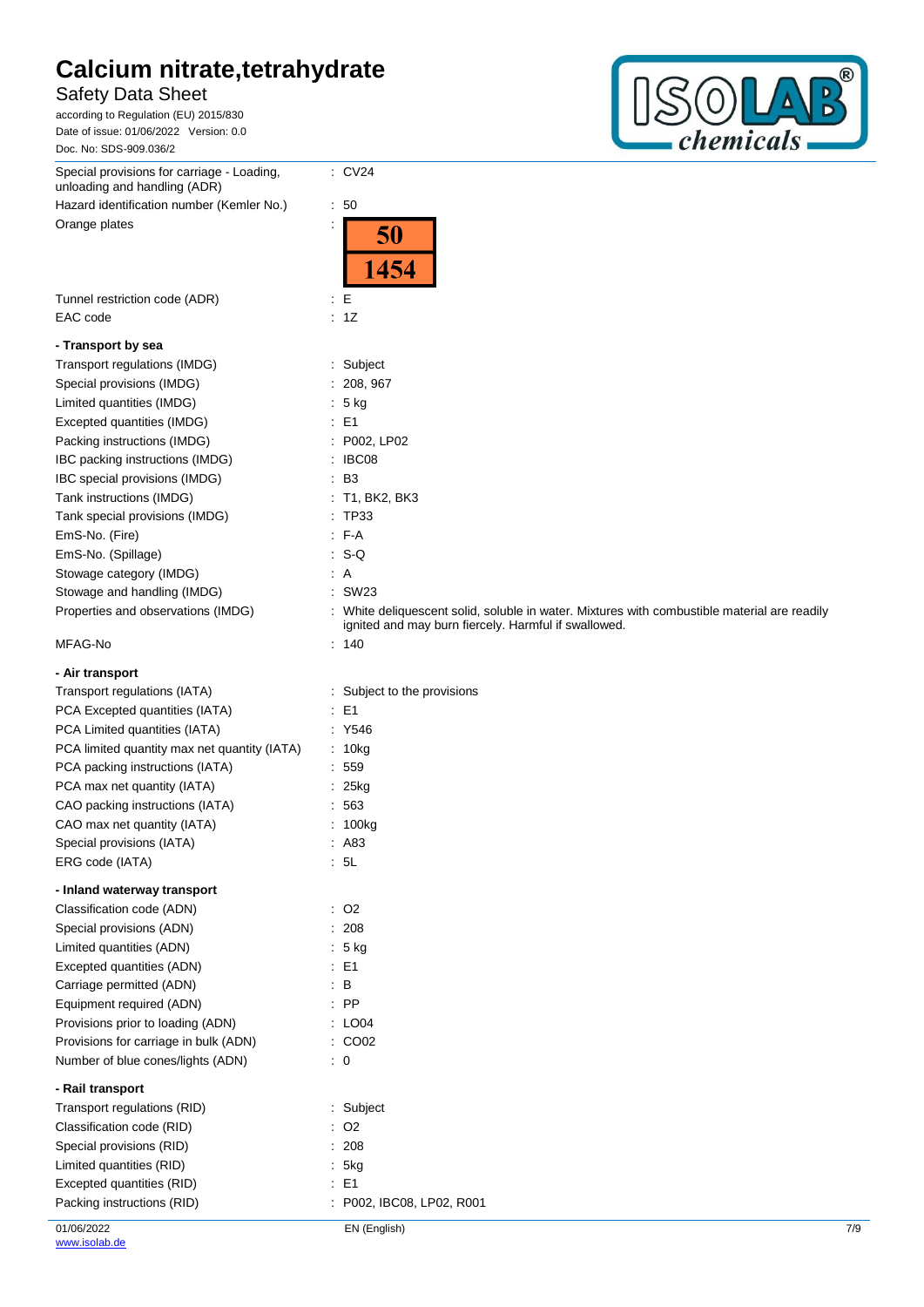## Safety Data Sheet

according to Regulation (EU) 2015/830 Date of issue: 01/06/2022 Version: 0.0 Doc. No: SDS-909.036/2



| Special packing provisions (RID)                                           | : B3                   |
|----------------------------------------------------------------------------|------------------------|
| Mixed packing provisions (RID)                                             | : MP10                 |
| Portable tank and bulk container instructions<br>(RID)                     | : T1. BK1. BK2         |
| Portable tank and bulk container special<br>provisions (RID)               | $\pm$ TP33             |
| Tank codes for RID tanks (RID)                                             | SGAV                   |
| Special provisions for RID tanks (RID)                                     | : TU3                  |
| Transport category (RID)                                                   | $\cdot$ 3              |
| Special provisions for carriage – Bulk (RID)                               | $:$ VC1, VC2, AP6, AP7 |
| Special provisions for carriage - Loading,<br>unloading and handling (RID) | $\therefore$ CW24      |
| Colis express (express parcels) (RID)                                      | : CE11                 |
| Hazard identification number (RID)                                         | : 50                   |
|                                                                            |                        |

## **14.7. Transport in bulk according to Annex II of Marpol and the IBC Code**

Not applicable

| <b>SECTION 15: Regulatory information</b> |  |  |
|-------------------------------------------|--|--|
|                                           |  |  |

**15.1. Safety, health and environmental regulations/legislation specific for the substance or mixture**

### **15.1.1. EU-Regulations**

No REACH Annex XVII restrictions Calcium nitrate,tetrahydrate is not on the REACH Candidate List Calcium nitrate,tetrahydrate is not on the REACH Annex XIV List

VOC content : Not applicable

## **15.1.2. National regulations**

VwVwS Annex reference

#### **Germany**

|  | : Water hazard class (WGK) 1, low hazard to waters (Classification according to VwVwS, Annex<br>1 or 2; ID No. 321) |
|--|---------------------------------------------------------------------------------------------------------------------|
|  |                                                                                                                     |

| WGK remark | : Classification water polluting in compliance with Verwaltungsvorschrift wassergefährdender |
|------------|----------------------------------------------------------------------------------------------|
|            | Stoffe (VwVwS) of 27 July 2005 (Anhang 2)                                                    |

: Is not subject of the 12. BlmSchV (Hazardous Incident Ordinance)

## **Netherlands**

| SZW-lijst van kankerverwekkende stoffen                                              | : The substance is not listed |
|--------------------------------------------------------------------------------------|-------------------------------|
| SZW-lijst van mutagene stoffen                                                       | : The substance is not listed |
| NIET-limitatieve lijst van voor de voortplanting<br>giftige stoffen - Borstvoeding   | : The substance is not listed |
| NIET-limitatieve lijst van voor de voortplanting<br>giftige stoffen - Vruchtbaarheid | The substance is not listed   |
| NIET-limitatieve lijst van voor de voortplanting<br>giftige stoffen – Ontwikkeling   | The substance is not listed   |
|                                                                                      |                               |
|                                                                                      |                               |

## **15.2. Chemical safety assessment**

12th Ordinance Implementing the Federal Immission Control Act - 12.BImSchV

No additional information available

## **SECTION 16: Other information**

| Abbreviations and acronyms: |                                                                                                 |  |  |
|-----------------------------|-------------------------------------------------------------------------------------------------|--|--|
| <b>ADN</b>                  | European Agreement concerning the International Carriage of Dangerous Goods by Inland Waterways |  |  |
| <b>ADR</b>                  | European Agreement concerning the International Carriage of Dangerous Goods by Road             |  |  |
| <b>ATE</b>                  | <b>Acute Toxicity Estimate</b>                                                                  |  |  |
| <b>BCF</b>                  | Bioconcentration factor                                                                         |  |  |
| <b>CLP</b>                  | Classification Labelling Packaging Regulation; Regulation (EC) No 1272/2008                     |  |  |
| <b>EC50</b>                 | Median effective concentration                                                                  |  |  |
| <b>IARC</b>                 | International Agency for Research on Cancer                                                     |  |  |